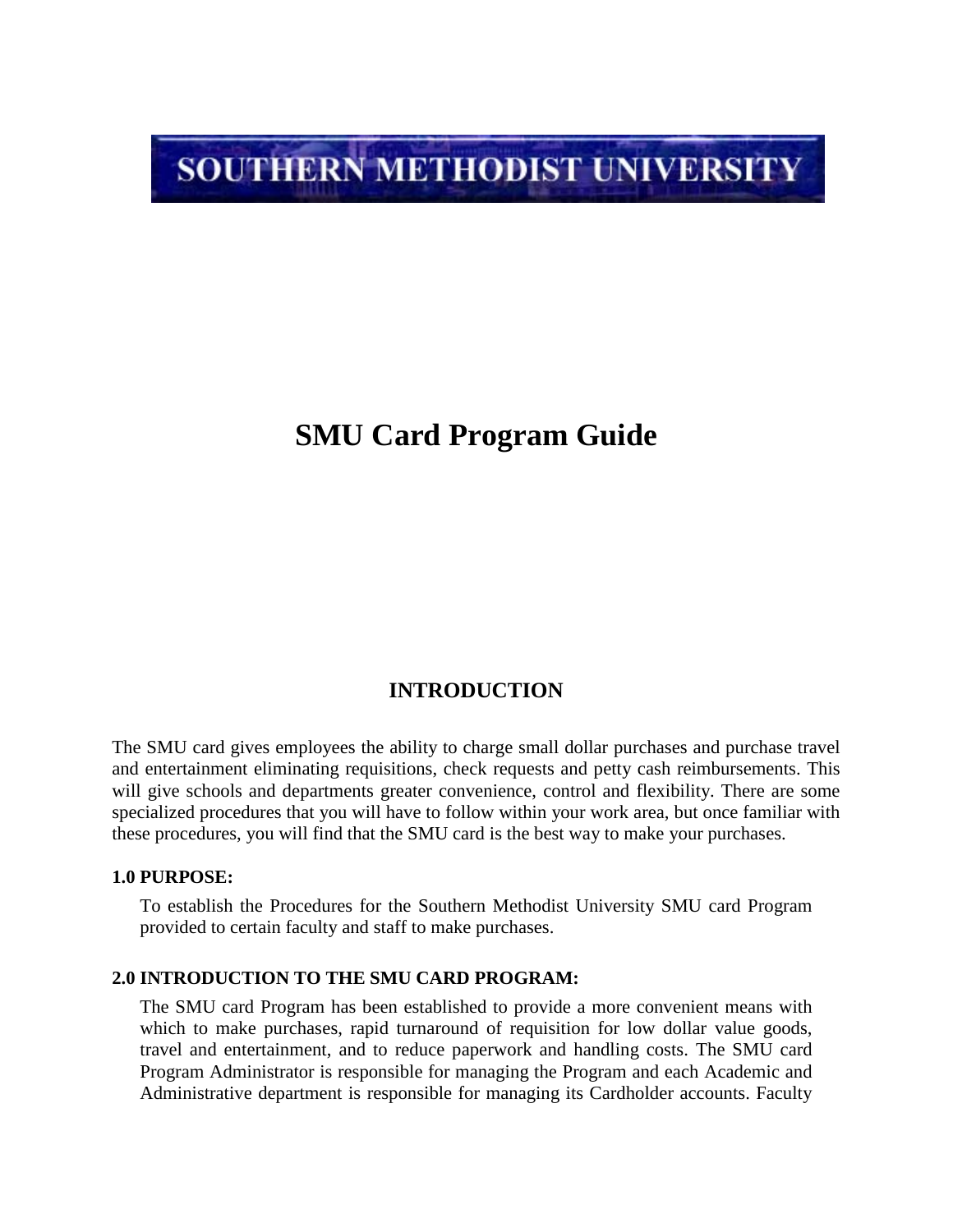and Staff who have been issued SMU cards may initiate transactions in-person, by telephone, or electronic media within the limits of this procedure, and receive goods. Payments to vendors are made via the Visa settlement system. The SMU card consists of three profiles established for purchases, i.e. a SMU card, a travel card and both a SMU and travel card (one card).

# **3.0 DEFINITIONS:**

**3.1. Authorized Manager:** Designated person within each department or administrative area (division, school, etc.) responsible for administering the SMU card program for the area, including authorizing cardholders and establishing card limits

**3.2. Cardholder:** University employee whose name appears on the SMU card and is accountable for all charges made with that card.

**3.3. Default Account:** The University account code, fund, and org assigned to an individual Cardholder's SMU card. Only one Default Account can be assigned to any SMU card and all charges made with the card will be posted into that Default Account unless those charges are reallocated. (See **Section 11.0**)

**3.4. Independent Reviewer:** University employee(s) within each department or administrative area (division, school, etc.) who is responsible for the budget of the Org/Project charged. The independent reviewer is responsible for reviewing SMU card transactions to verify that they are appropriate and supported by adequate documentation. Cardholders may not be their own Independent Reviewers. The Independent Reviewer may not be a subordinate reporting to the Cardholder. **3.5. Monthly Spending Limit:** A dollar limitation of purchasing authority assigned to the Cardholder for the total of all charges made during each monthly billing cycle. This limit is to be assigned by the Director of Purchasing with input from the cardholder's financial officer. Any limit exceeding \$5,000 for a single transaction or \$25,000 for the month must be approved in advance by the Vice President of Business and Finance.

**3.6. SMU card:** A charge card issued to an employee of SMU for the purpose of making authorized purchases on the University's behalf as required as a function of his or her duties. The University will issue payment for charges made with the SMU card.

**3.7. Program Administrator:** University employee responsible for administering the SMU card Program for the University and who is the main contact between the University and the Bank.

**3.8. Statement of Account:** A listing of all transactions charged to the Cardholder's card account up to the end of the monthly billing cycle.

**3.9. Support Documentation:** A merchant produced or non-University document that records the relevant details for each item purchased including quantities, amounts, and a description of what was purchased, the total charge amount and the merchant's name and address (e.g. sales receipt, original invoice, packing slip, credit receipt, etc.).

**3.10. Transaction / Charge Limit:** A dollar limitation of purchasing authority assigned to the Cardholder for each transaction made with the SMU card.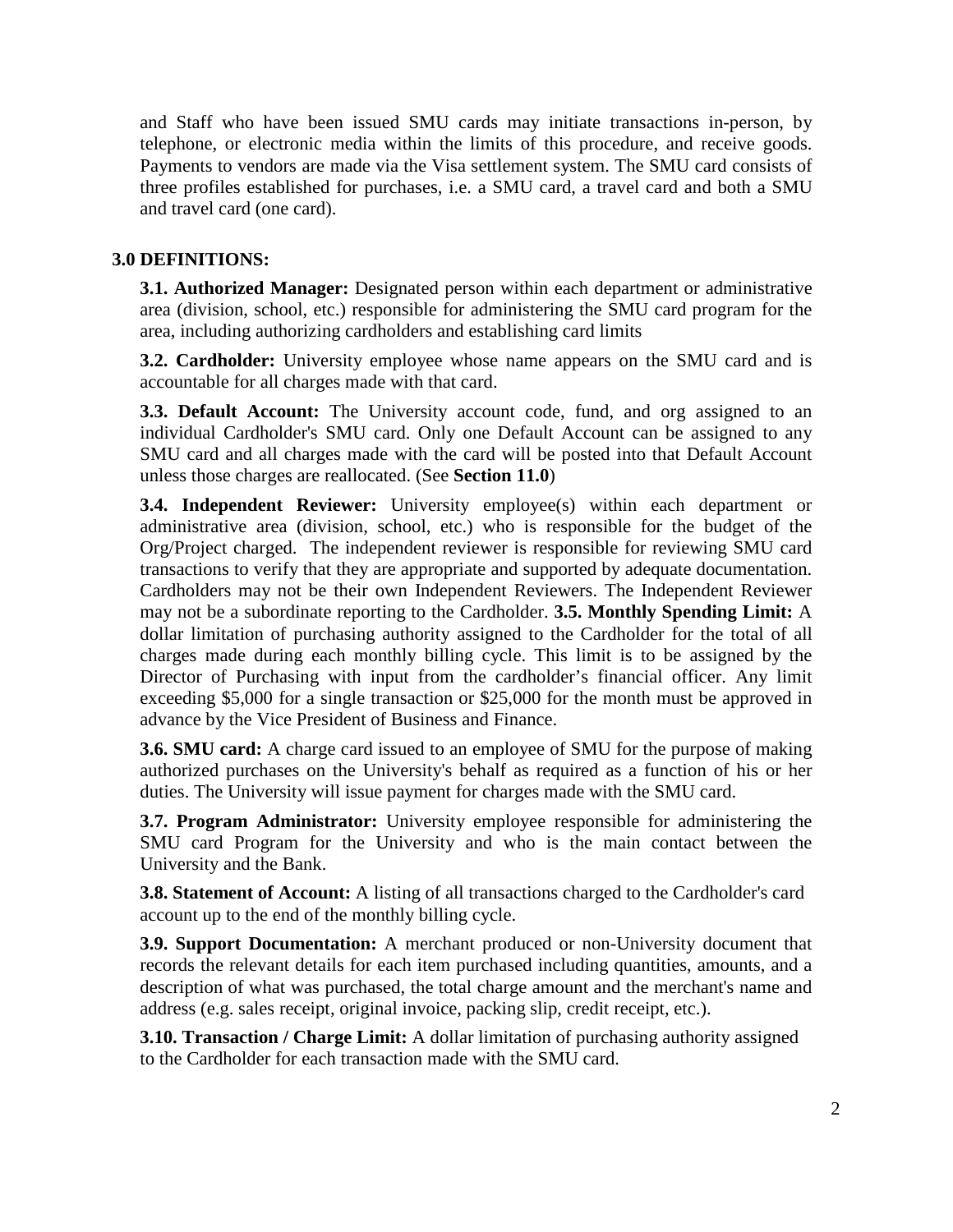**3.11. Preferred Provider/Buying Consortiums:** A number of firms have been selected through a competitive process and are listed as Preferred Providers for various commodities. Additionally, SMU belongs to six buying consortiums, Educational and Institutional Cooperative Service, Inc., Horizon Resource Group, The Cooperative Purchasing network, Provista, The Cooperative Purchasing Network (TCPN), U.S. Communities, Buy Board and MiCTA. Any firm listed as a Preferred Provider or with these buying consortiums is guaranteed to have a competitive price and their use is encouraged.

#### **4.0 OBTAINING THE SMU CARD:**

**4.1** A completed Cardholder Enrollment Form must be submitted for each prospective Cardholder. This form must be signed by the Authorized Manager for the default account shown on the form, and then forwarded to the Program Administrator.

**4.2** All prospective Cardholders must sign a Cardholder Agreement Form including the conflict of interest statement to be eligible to receive an SMU card.

**4.3** When we go live on Concur, after submitting application, cardholder must complete training and take a general pcard test. Cardholder must pass their test in order to receive their card when it comes in.

**4.4** There will be 3 types of card options. Please keep this in mind when ordering your card.

- Purchase Card: This will be used to make non travel purchases for items allowed by policy.
- One Card: This card can be used for both travel and non-travel related purchases allowed by policy.
- Travel Only Card: this can be used for only travel related purchases allowed by policy.

**4.5** Rebates received for use of the SMU card are received yearly. Part of the algorithm that is used to determine the amount of rebate SMU receives is the number of cards in active use during the calendar period. If any of the cards are not active then the University does not receive maximum benefit of the use of the card program. Therefore, if SMU cards are inactive in a ninety (90) day consecutive period the Cardholder will be advised by the SMU card Administrator that the card will be cancelled if the card remains inactive for a one hundred and twenty (120) day consecutive period.

# **5.0 AUTHORIZED CARD USE:**

**5.1** Cardholders are authorized to use the SMU card to purchase any merchandise required as a function of their duties at the University, with the exception of the following unauthorized uses:

1. Any purchases prohibited by University policy or not related to University business – pay special attention to policies 3.7 *Travel Management Policy and Procedures* and 3.10 *Entertainment Management Policy*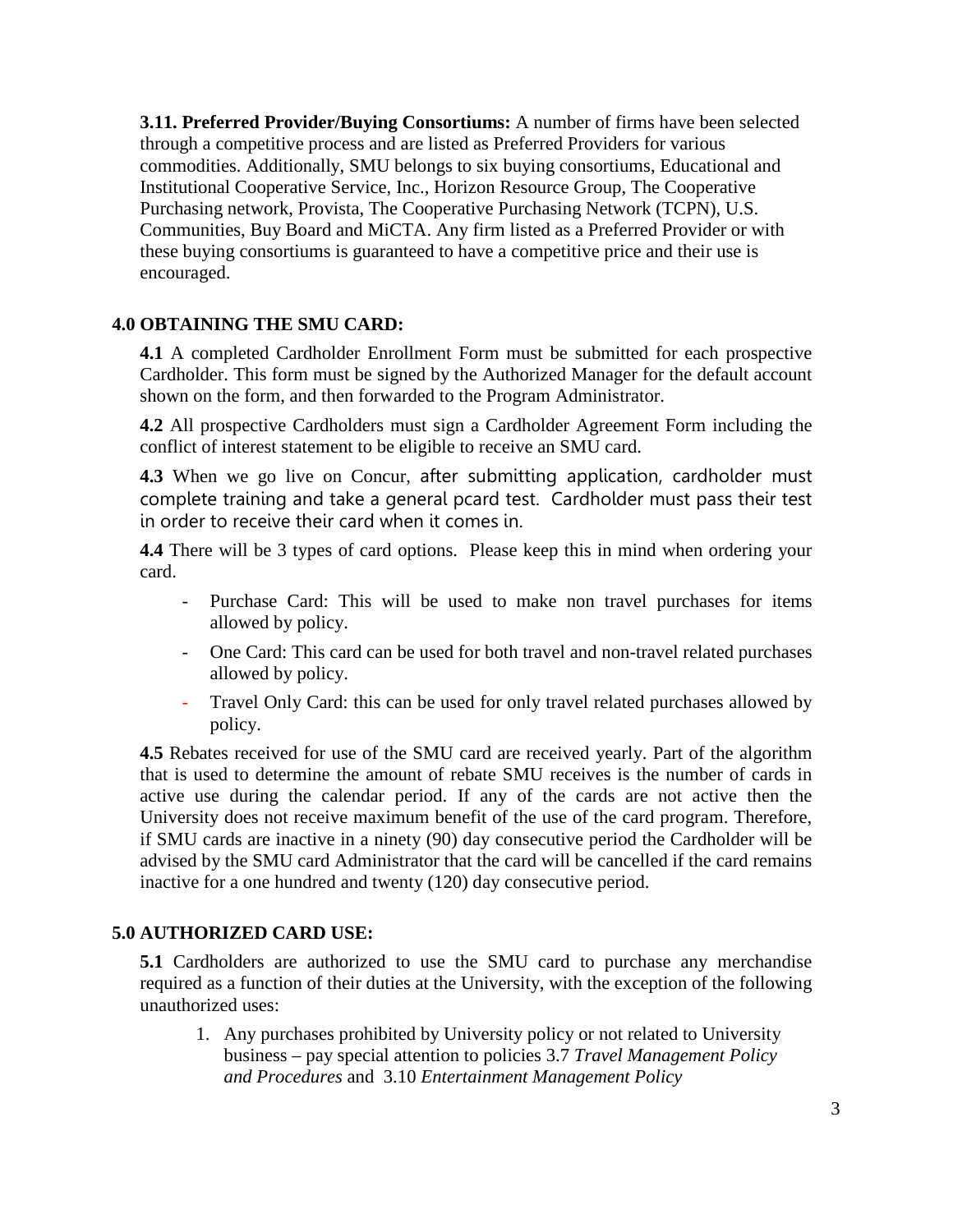- 2. Cash advances
- 3. Chemicals and hazardous materials
- 4. Contracting
- 5. Financial services
- 6. Alcoholic beverages (except with prior approval)
- 7. Gasoline (except University vehicles)
- 8. Items for personal use
- 9. Motorized vehicles
- 10. Radioactive material

*Note*: Purchases of laboratory animals requires prior approval of the Institutional Animal Care and Use Committee.

**5.2** A Cardholder, whose name is embossed on the SMU card, is authorized to use the card and is responsible for insuring that all charges made with the card are in compliance with these Procedures.

**5.3** A Cardholder may not authorize use of their card to another university employee unless the card is to be used as a departmental card within the specific department of the cardholder and for purchase of common use supplies. The cardholder of this departmental card is responsible for any mistakes or erroneous charges by someone other than the cardholder. Therefore, it is paramount that the named individual on the SMU card have complete faith and trust in someone else utilizing the card as well as receiving all proper paperwork to back up the required reporting.

**5.4** When a purchase is made for entertainment purposes, the cardholder must document the business purpose of the expenditure and list all attendees.

**5.5** The cardholder must document where on the SMU campus items such as electronics or appliances are placed and/or used.

**5.6** SMU employees with or without a SMU card are not authorized to use a personal credit card for official University purchases and then request reimbursement through Accounts Payable.

# **6.0 UNAUTHORIZED OR INAPPROPRIATE CARD USE:**

The SMU card **must never** be used to purchase items for personal use or for non-University purposes even if the Cardholder intends to reimburse the University.

A Cardholder who makes an unauthorized purchase with the SMU card as defined in Section 5.0, or uses the card in an inappropriate manner will be subject to disciplinary action including possible card cancellation, termination of employment at Southern Methodist University and/or criminal prosecution. The Cardholder will abide by the University policies of conduct as stated in Policy 9.12 (Personal conduct) and Policy 9.34 (Dishonest, Fraudulent and Illegal Practices). Disciplinary action will be in accordance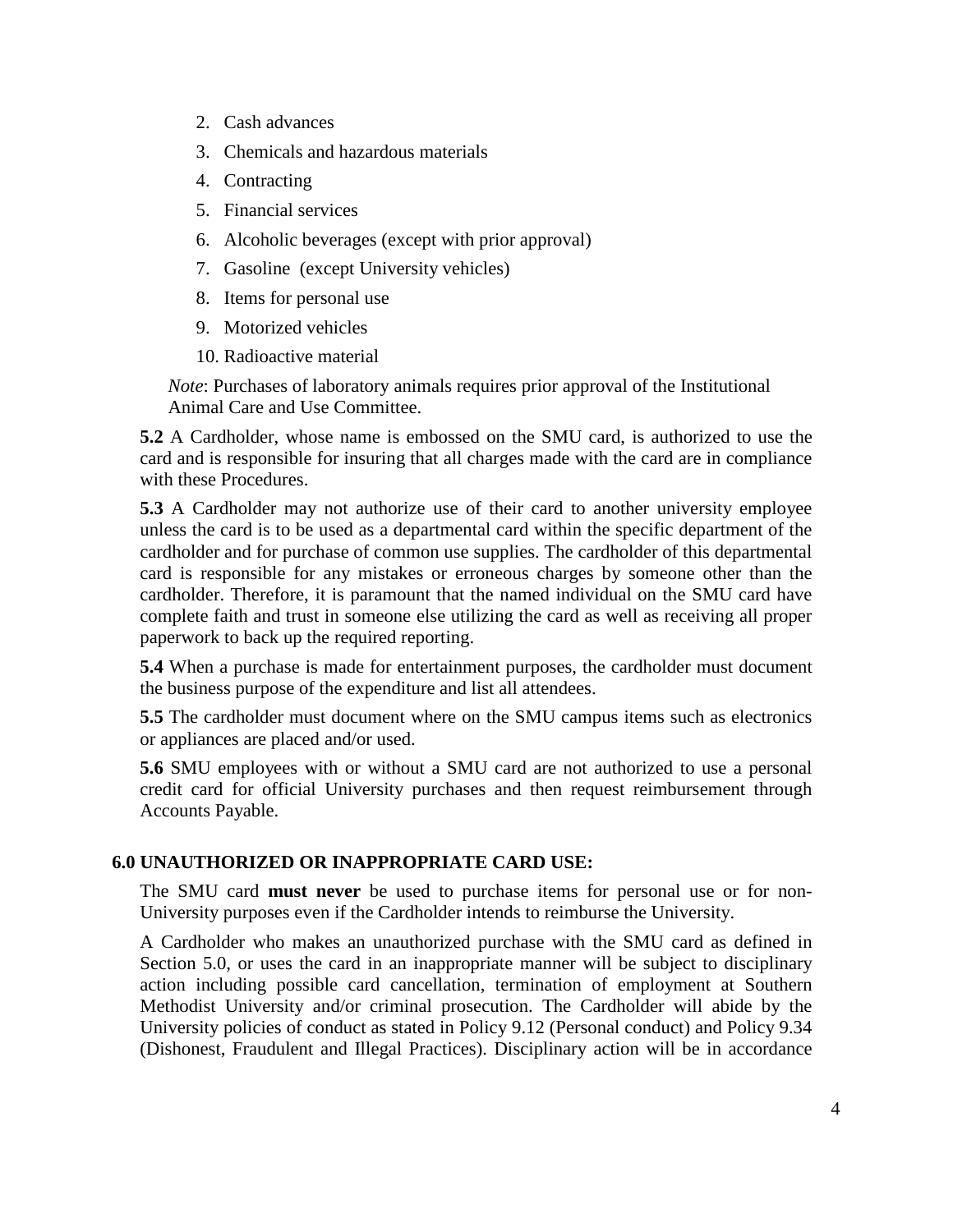with Policy 6.16 (Procedural Standards for Faculty Sanctions and Dismissals) and Policy 9.13 (Corrective Disciplinary Procedures for Non-Faculty Personnel) as appropriate.

Normally, the first violation of the SMU card procedures will result in an e-mail sent to the cardholder, copied to the Financial Officer and independent reviewer, notifying him or her of the infraction. A follow-up phone call from the SMU card Administrator to the individual as to the nature of the offense and the appropriate usage of the card will be made. A hard copy of the e-mail, (including the cardholder's response) and a brief notation of the phone call will be placed in the cardholder's file. If the violation is considered major, a card may be cancelled and the offending employee may be subject to disciplinary action up to and including termination.

A second violation within a one-year period of time will result in suspension of the card for three months, and a face-to-face meeting with the SMU card Administrator before the card is reactivated. A memorandum will be sent to the cardholder's independent reviewer and Financial Officer regarding the violation and the result of the meeting. Again, if the violation is considered major offense, a card may be cancelled and the offending employee may be subject to disciplinary action up to and including termination.

A third violation, regardless of time frame, will result in a formal memo from the SMU card Administrator to the cardholder notifying them of the current violation, past violations and will result in the cancellation of the card and may be subject to disciplinary action up to and including termination.

# **7.0 MAKING A PURCHASE WITH THE SMU CARD:**

**7.1** The Cardholder should purchase from SMU Preferred Providers, Buying Consortiums or established SMU contracts whenever possible to take advantage of pricing and terms negotiated on a University-wide contract basis. Preferred Providers are listed on the Purchasing website.

**7.2** Whenever making a credit card purchase, the Cardholder will check as many sources of supply as reasonable to the situation to assure best price and delivery. Confirm that the selected merchant accepts VISA. If the preferred vendor does not accept VISA, the cardholder should either submit a requisition to Purchasing or select another vendor.

**7.3** When making purchases in person, the Cardholder must sign the charge receipt and retain the customer copy. The Cardholder should verify that either the charge receipt or sales receipt complies with the requirements for support documentation.

**7.4** Cardholders making purchases by telephone, computer, mail order, Internet, or Fax should give the merchant the account number embossed on their card, the taxpayer number and direct the merchant to include the following on the shipping label and/or packing slip:

- Cardholder name and phone number
- Department name
- Complete campus delivery address including building name and room number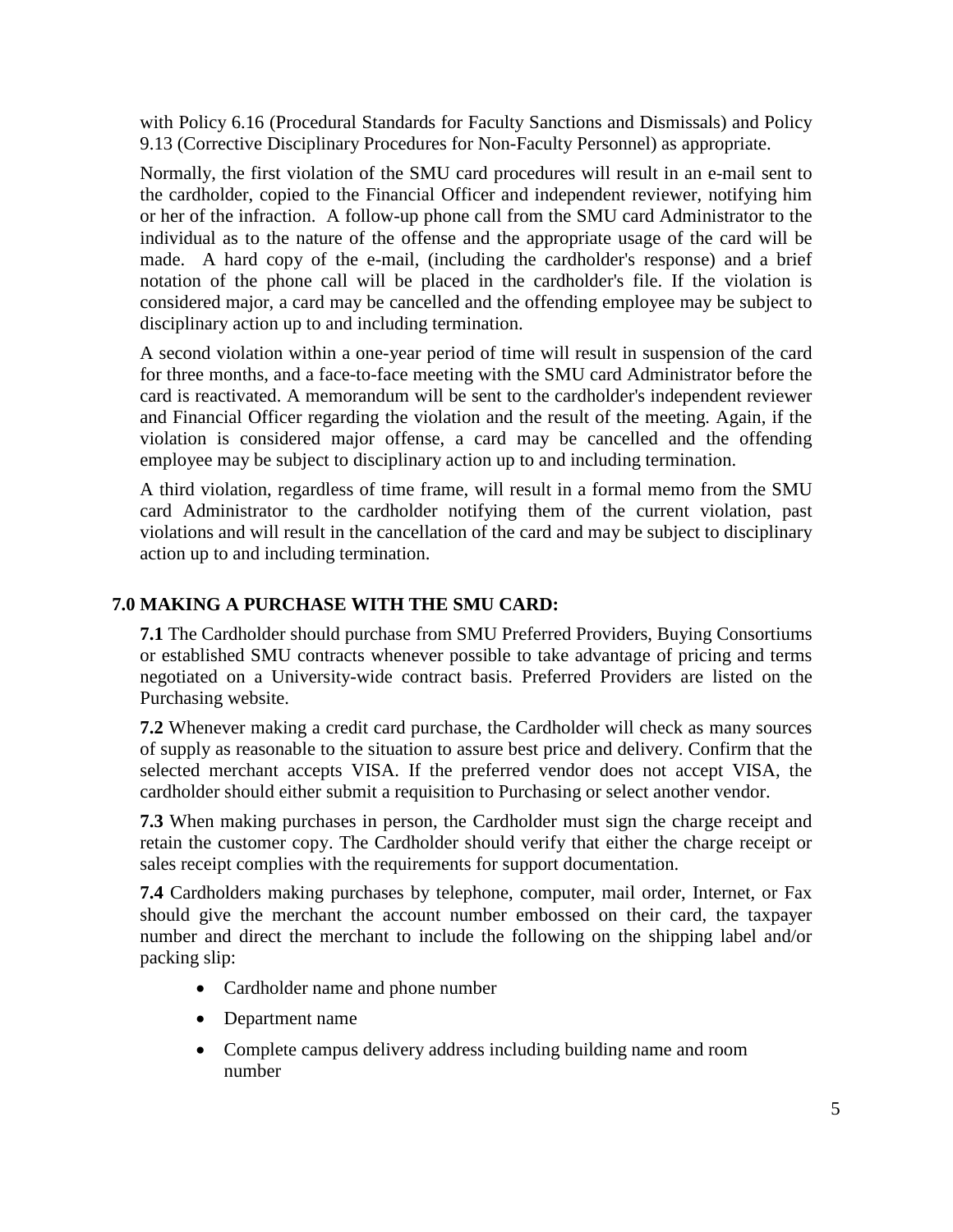• The words "VISA Purchase"

**Internet purchases** -- You must print the order showing the vendor, items ordered and the price to use for your documentation.

**7.5** The University's state taxpayer number has been labeled on each card. The Cardholder must give this number to all suppliers at the time of any transaction to exempt payment from sales tax. In the event sales tax is billed to the Cardholder's account, it should be rectified directly with the supplier or disputed as outlined in this procedure. (See **Section 11.0**) The Cardholder will be provided a copy of the "Tax Exempt Certificate" to provide to a merchant when appropriate. The Cardholder should be aware that SMU is exempt from Texas State and Local Sales Tax and therefore is responsible for making the vendor aware of this exemption. Should Sales Tax be paid, it is the responsibility of the cardholder to make a serious attempt to recover the taxes from the Vendor. Continued incorrect payment of Texas State & Local Sales Tax will result in suspension and eventual cancellation of the card. New Mexico Gross Receipts Tax (NMGRT) is not to be paid when purchasing office supplies for the Taos campus.

**7.6** Cardholders are encouraged to receive their own shipments; however, if someone on campus will be receiving a shipment on the Cardholder's behalf, the Cardholder should notify them in advance. Regardless of who receives the shipment, the Cardholder is responsible for obtaining the documentation that relates to the purchase and making sure that documentation complies with the requirements for support documentation set forth in Section 3.0 (**paragraph 3.9**).

#### **8.0 MERCHANDISE RETURNS AND EXCHANGES:**

**8.1** The Cardholder is responsible for contacting the merchant when merchandise purchased with the SMU card is not acceptable (incorrect quantity, wrong item, damaged or defective materials, etc.) and arranging a return for credit or exchange.

**8.2** If merchandise is returned for credit, the Cardholder is responsible for obtaining a credit receipt from the merchant and retaining that receipt with the support documentation for that purchase. Receiving cash or checks to resolve a credit is discouraged. The card account should always be credited when possible.

**8.3** If merchandise is to be exchanged, the Cardholder is responsible for returning the merchandise to the merchant and obtaining a replacement as soon as possible. Documentation showing the proper resolution of the exchange is to be retained with the support documentation for that purchase.

#### **9.0 RECORD RETENTION:**

**9.1** The Cardholder is responsible for obtaining purchase documentation from the merchant (sales receipt, packing slip, etc.) to support all purchases made with the SMU cCard and verifying that the documentation complies with the requirements for support documentation set forth in Section 3.0.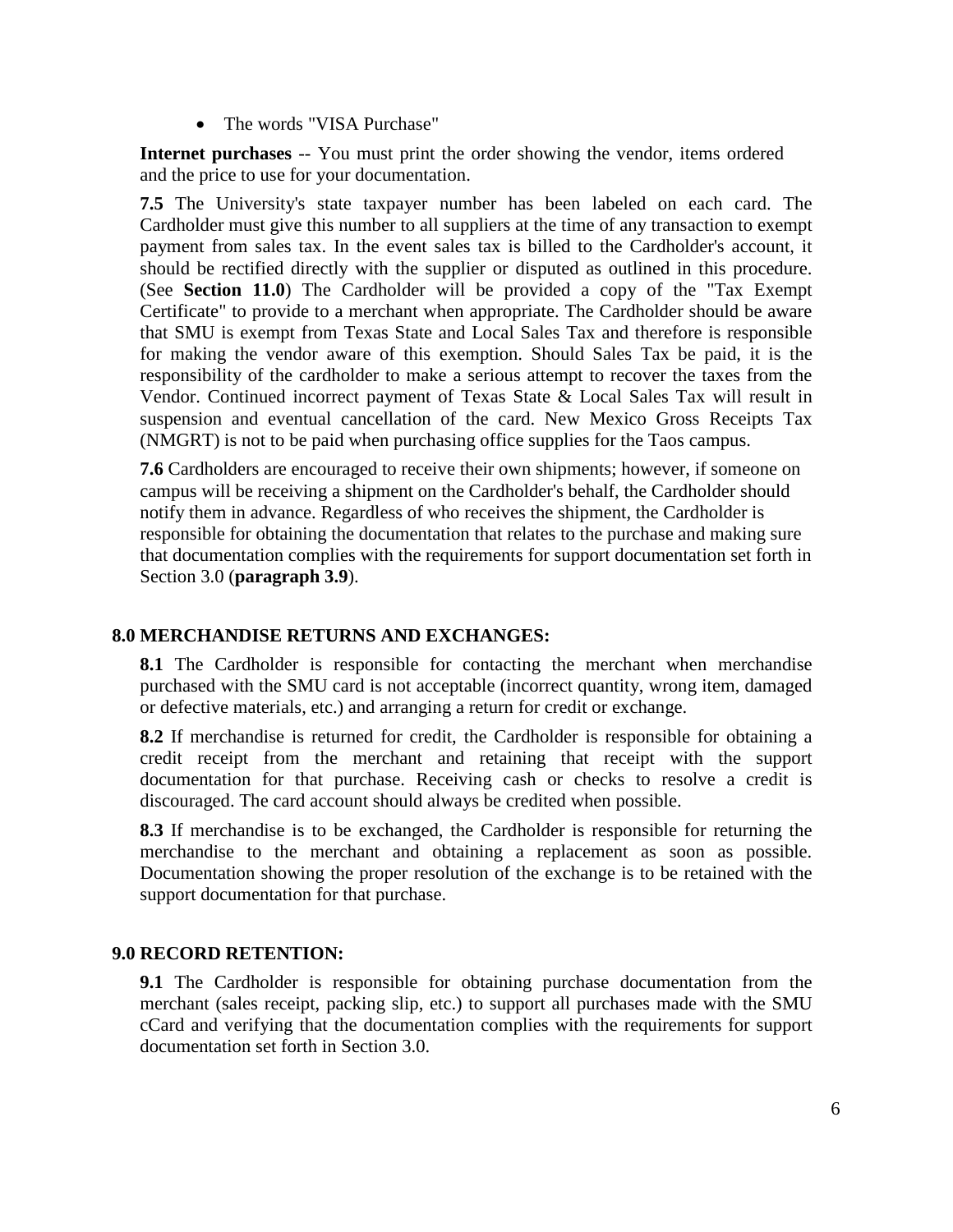**9.2** The University has partnered with Concur Technologies to manage expenses made via the SMU Card. The use of Concur to report purchases made with the SMU Card is mandatory.

**9.3** When the purchase is made in person, the Cardholder shall retain the invoice to submit with his/her expense report through Concur.

**9.4** When making a purchase by telephone, the cardholder must request a receipt or paid invoice from the vendor to upload into the Concur system.

**9.5** Following the billing cycle, the Cardholder must verify all charges as outlined in Section 10, upload all documentation corresponding to card charges into the Concur system, and create an expense report for approval by appropriate/authorized parties within Concur. **CARDHOLDERS ARE ONLY ALLOWED TO SUBMIT ONE EXPENSE REPORT PER MONTH, SO MAKE SURE THAT YOU INCLUDE ALL CHARGES ON YOUR REPORT.**

**9.6** When purchasing meals and entertainment, make sure to document the business purpose consistent with the Entertainment Management Policy **(the travel team may be changing this title/policy number – so check)** when submitting your expense reports in Concur.

# **10.0 VERIFICATION OF CHARGES:**

**10.1** At the end of each billing cycle  $(20<sup>th</sup>-19<sup>th</sup>)$ , the Cardholder will have access to his/her monthly statement of his/her transactions. Cardholders are accountable for all charges made with their SMU Cards and are responsible for checking all transactions. Charges can be checked through either PaymentNet or Concur.

**10.2** If a particular charge or credit does not appear, it should be checked again in the next billing cycle. If the charge is incorrect or credit does not appear within 60 days after the original charge was made, the Cardholder must notify the SMU Card Administrator.

**10.3** If the Cardholder disputes a charge, the nature of the dispute and the final resolution must be documented. This documentation must be retained with the Statement of Account on which the disputed charge appears

**10.4**. After all transactions have been checked, the cardholder must build his/her expense report in Concur using his/her credit card charges that have transferred over from the PaymentNet system.

**10.5** Each transaction should be defined, allocated, and backed up with receipt and/or support documentation.

**10.6** After the report is created it should be submitted into the approval workflow. The following items will be checked:

- The charge was for University business
- A detailed receipt exists for each purchase
- The Cardholder has complied with applicable procedures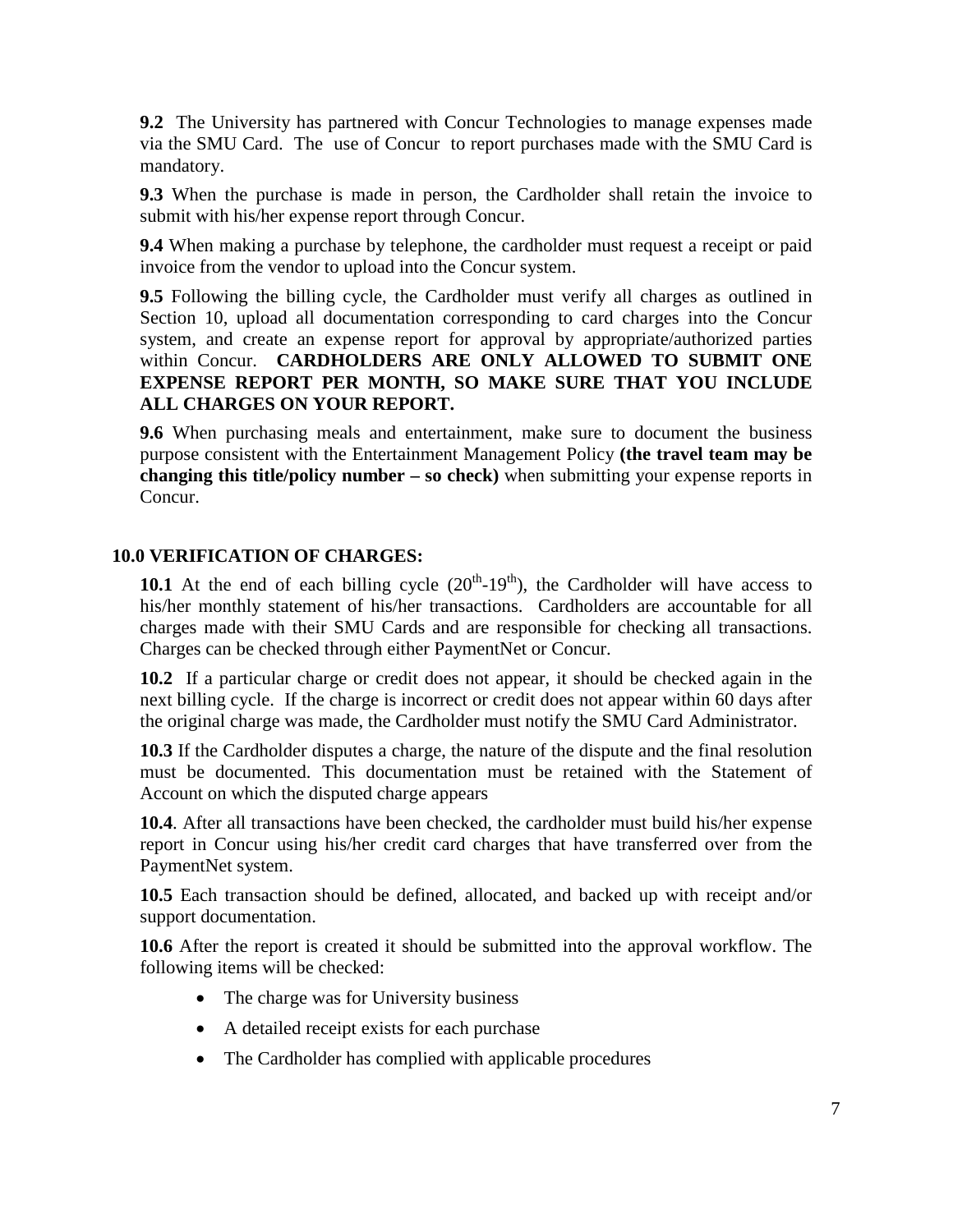The approver's electronic approval of a Cardholder's monthly report indicates that the Cardholder was authorized to make those purchases, and those purchases were made in accordance with the applicable procedures.

**10.7** Senior managers at SMU should forward their card statements to the Director of Purchasing for review.

The Director of Purchasing will review each submitted monthly statement and approve each as having been reviewed for completeness and compliance with policy. Any administrative mistakes, for example, no backup receipt, inadequate documentation, missing signature, etc., will be brought to the attention of the submitter, for their correction and re-submittal. The Director of Purchasing will forward to the Vice President of Business and Finance any questionable purchases that do not conform to the SMU card guidelines.

Should the Vice President of Business and Finance decide that the actions taken by the SMU card holder are adequate and appropriate then she shall approve them; should she concur that there is a questionable expenditure, she will address the issue with the member in question. Upon resolution, she will forward the statement back to the Purchasing Director with direction as to the appropriate action to be taken.

**10.8** For there to be a discrepancy associated with a charge, any one or more of the following situations must exist:

- Insufficient support documentation.
- Lost documentation a copy must be obtained from the vendor.
- One or more of the criteria for authorized card use set forth in Section 5.0 have not been met.
- The Cardholder disputes the charge.

All discrepancies must be investigated and resolved. The disposition of each discrepancy must be documented and retained with the Support Documentation and Statement of Account. Cardholders are accountable for all discrepancies.

*Note:* If a discrepancy cannot be resolved, the SMU Card Administrator must be notified.

The SMU Card Administrator will randomly review transactions on a monthly basis to ensure that no impropriety exists within the program. On a quarterly basis the Administrator will review the No Activity Listing to ascertain those individuals who have had no actions on their cards for the last three months. As stated in 4.3 above, SMU Card holders that are inactive in a ninety (90) day consecutive period will be advised by the SMU cards Administrator that the card will be cancelled if the card remains inactive for a one hundred and twenty (120) day consecutive period. Before cancellation the Administrator will contact the applicable financial officer to determine if those individuals will be allowed to continue to hold a card.

**10.9** Non-travel expense transactions are to be reconciled with an expense report in Concur within 10 calendar days of billing cycle close  $(19<sup>th</sup>$  of the month). The SMU card Administrator will then audit transactions on a monthly basis. Failure to comply with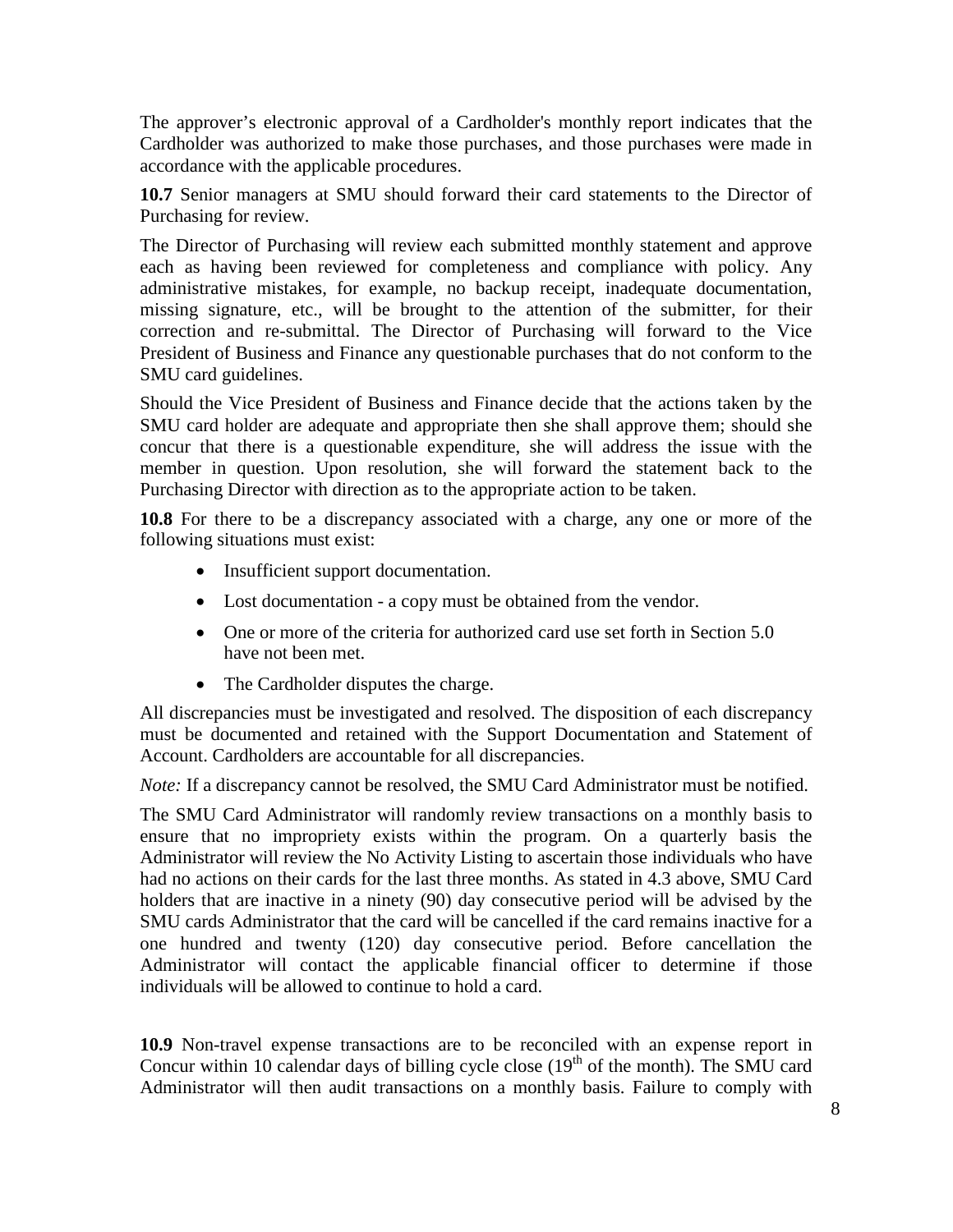reconciliation of transactions may result in suspension of the Cardholder's card privileges. Ongoing lack of submitting transactions for approval will be considered fraudulent purchases subject to investigation, disciplinary action up to termination.

#### **11.0 CHARGE ALLOCATION TO NON-DEFAULT ACCOUNTS:**

Allocation of charges to accounts, funds, and orgs other than the default may be made in Concur prior to submittal of expense report. The billing cycle ends on the  $19<sup>th</sup>$  of each month (unless that date falls on Saturday or Sunday, in which case it will be either the  $18<sup>th</sup>$  or the  $20<sup>th</sup>$ ). All on-line reallocations should be completed and submitted on an expense report via Concur in a timely manner.

After an expense report is submitted and approved through Concur, the transactions will be posted to the General Ledger. Reallocation at this point will require a Journal Entry.

*Note:* Reallocation to Revenue or Salary accounts is not permitted.

# **12.0 SMU CARD SECURITY:**

**12.1** It is the Cardholder's responsibility to safeguard the SMU card and SMU card account number at all times.

**12.2** Cardholders must sign the back of the card upon receipt of the card.

**12.3** Cardholders must keep their SMU cards in a secure location at all times.

**12.4** Cardholders must not allow anyone else to use their SMU card and/or SMU Card account numbers unless the provisions of Section 5.3 are followed.

# **13.0 LOST, STOLEN OR DAMAGED SMU CARD:**

**13.1** If a SMU card is lost, stolen or damaged, the Cardholder must notify the Bank (Chase) immediately at 1-800-270-7760. Representatives are available 24 hours a day.

**13.2** Cardholders must notify the Program Administrator within 24 hours after reporting the incident to the Bank if their cards are lost, stolen or damaged.

**13.3** After the above notification procedures have been completed, a new SMU card will be issued to the Cardholder by the Program Administrator.

**13.4** A SMU card that is found after it has been reported lost or stolen must be destroyed by cutting it in half. The same procedure applies if a card is damaged.

**13.5** It normally takes 4 – 7 days for a new SMU card to be received after ordering. If you need your SMU card sooner, then we will request Chase expedite the new card. The bank charges \$25 for expediting a new card.

# **14.0 CARDHOLDER ACCOUNT MAINTENANCE:**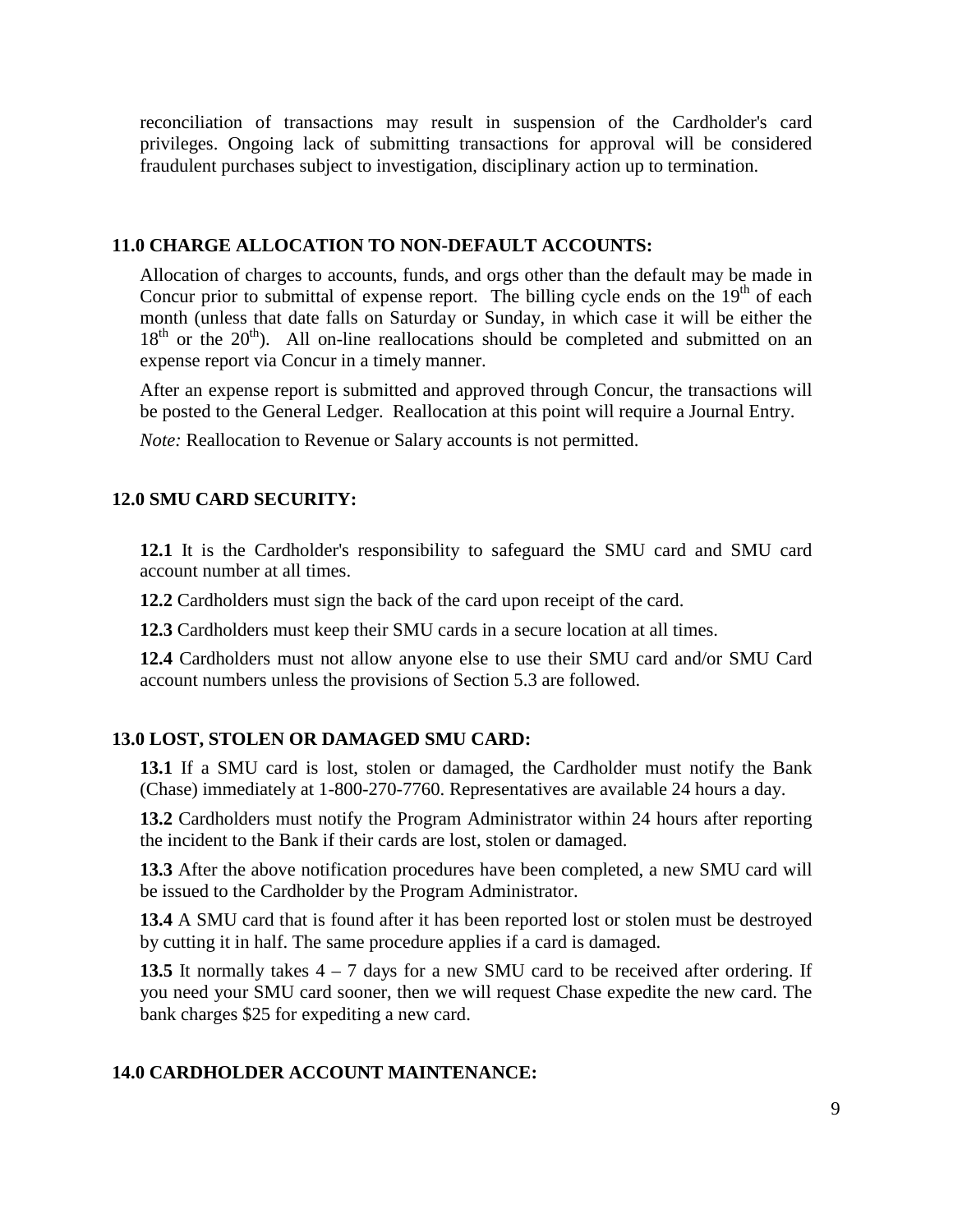Whenever any of the information contained on a Cardholder's Enrollment Form changes, it is the Cardholder's responsibility to notify the Program Administrator via e-mail. This e-mail must be sent from the cardholder's financial officer

#### **15.0 CARDHOLDER TRANSFER WITHIN THE UNIVERSITY:**

Cardholders, who transfer to a new position outside of their current department or school but within the University and require the use of a SMU card as part of their new duties, should reapply for a new card based upon their new status and location. If a cardholder transfers to a new position within the same department or school then they should continue to use the same card. (See Section 14.0) The SMU Card Administrator must be notified of the change and provided the new default account codes, phone, address, and independent reviewer. Cardholders who no longer require a SMU Card in their new positions must cancel their cards per instruction in Section 17.0.

# **16.0 CARDHOLDER SEPARATION FROM THE UNIVERSITY:**

Prior to separation from the University, Cardholders must surrender their SMU Cards and corresponding support documentation to the Authorized Manager.

#### **17.0 SMU CARD CANCELLATION:**

The Program Administrator must be notified immediately when a SMU Card is to be canceled. The Authorized Manager must destroy the card.

#### **18.0 HELP USING THE CARD:**

#### **Southern Methodist University:** Program Administrator:

General guidelines and service for use of the SMU card, ordering and canceling cards, updating cardholder information, etc., call:

- Monica Corte
- $\bullet$  214-768-4151
- e-mail [mcorte@smu.edu](mailto:mcorte@smu.edu)

#### **J P Morgan Chase**

Contact for any general questions regarding accounts, usage, disputing a charge, etc.

#### **Lost or Stolen Card call 1-800-270-7760 (24 hours)**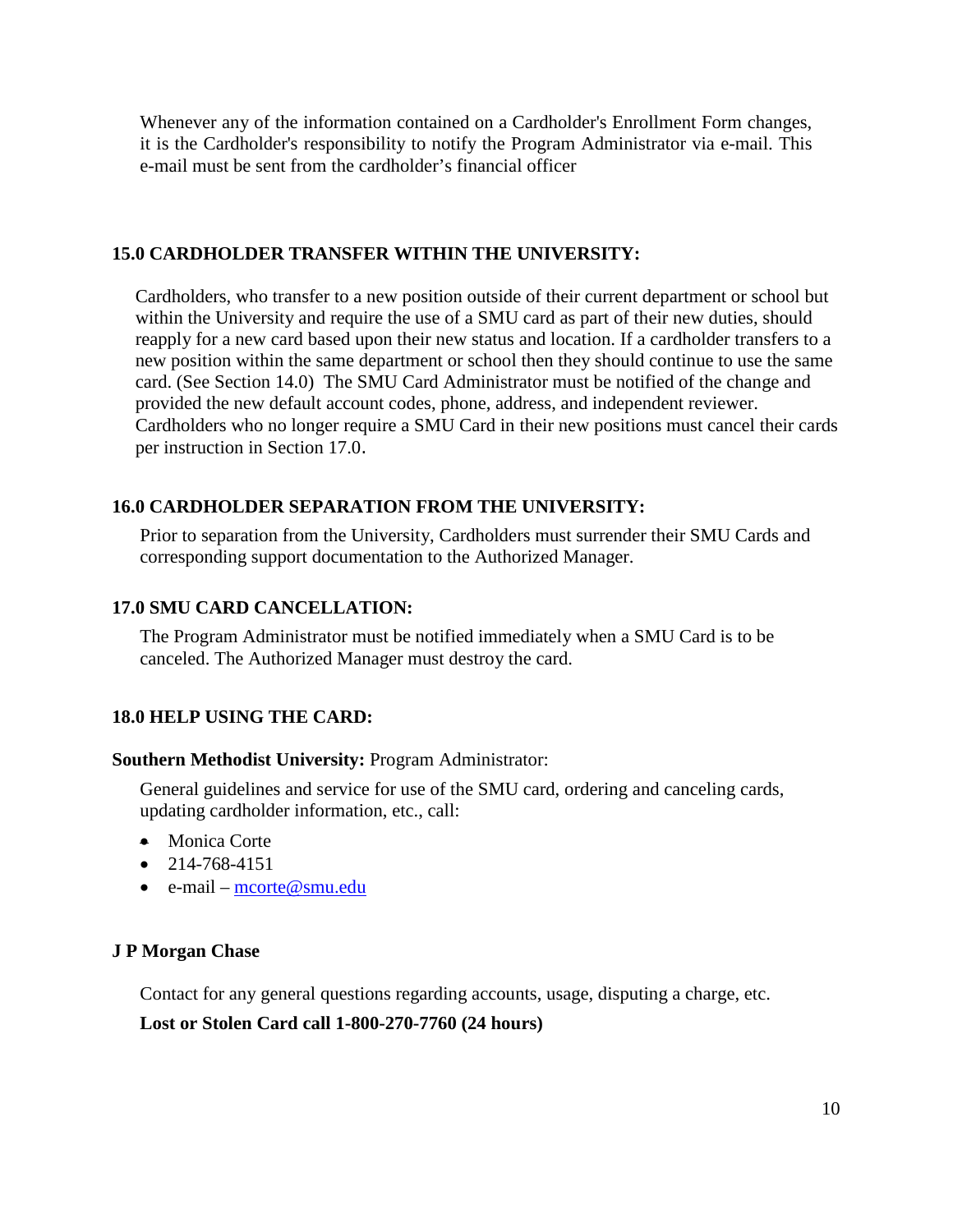**Signature of SMU Card Holder acknowledging having read this Guide**

# **SOUTHERN METHODIST UNIVERSITY SMU CARD CARDHOLDER AGREEMENT**

I (employee name)\_\_\_\_\_\_\_\_\_\_\_\_\_\_\_\_\_\_\_\_\_, as the Cardholder, agree to the following conditions and will abide by the conflict of interest requirements below regarding my use of Southern Methodist University SMU Card:

# **CONDITIONS**

**1.** I understand that by using the SMU Card, I will be making financial commitments on behalf of Southern Methodist University and that the University will be liable for all charges made with the SMU Card.

**2.** I will strive to obtain the best value for the University when purchasing merchandise with the SMU Card.

**3.** I agree to use the SMU Card only for authorized purchases and in an appropriate manner, as defined in the University's Policies and Procedures for the SMU Card Program.

**4.** I understand that if I make an unauthorized purchase with the SMU Card or use the SMU Card in an inappropriate manner, I will be subject to disciplinary action including possible:

- card cancellation
- Cardholder authorized payroll deduction for charges unapproved for business use
- termination of employment at the Southern Methodist University
- criminal prosecution
- all of the above

**5.** I authorize the University to deduct from my salary any and all amounts for any and all prohibited purchases made on my SMU Card that are prohibited by University policies and procedures.

**6.** I understand that the University will monitor and audit my use of the SMU Card.

**7.** I agree to return the SMU Card to the Authorized Manager within my department or administrative area, as defined the SMU Card Program Procedures, immediately upon the request by the Program Administrator or upon my transfer to a different department or upon termination of my employment at Southern Methodist University.